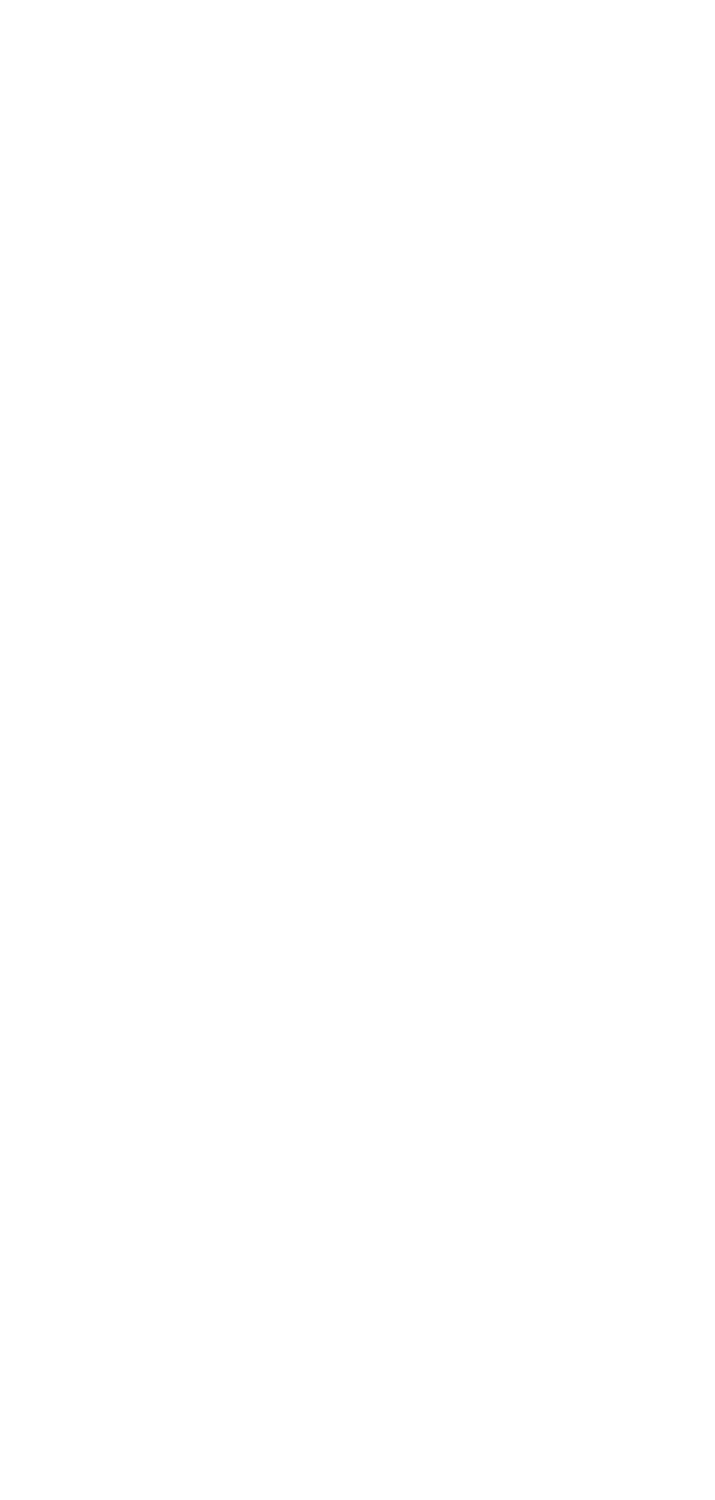#### Introduction

It is a high performance Handheld Metal Detector, which is designed to meet the exact requirements of the security industry. Typical uses will include body search for offensive weapons in crowd control, airport and border security, checking parcels and letters for metal objects and anywhere that hidden metal needs to be detected.



- 
- 
- 
- 7. Low Sensitivity Switch 8. On/Off Switch
- 1. Detection Face 2. LED (Green/Red Color)
- 3. Audio Alert 4. Sensitivity Adjuster
- 5. Handle 6. Battery cover
	-
- 9. Rechargeable Battery and earphone socket
- 10. Vibrator Button

# **Operation**

 It operates on one 9V standard or rechargeable battery. To install the battery, slide off the battery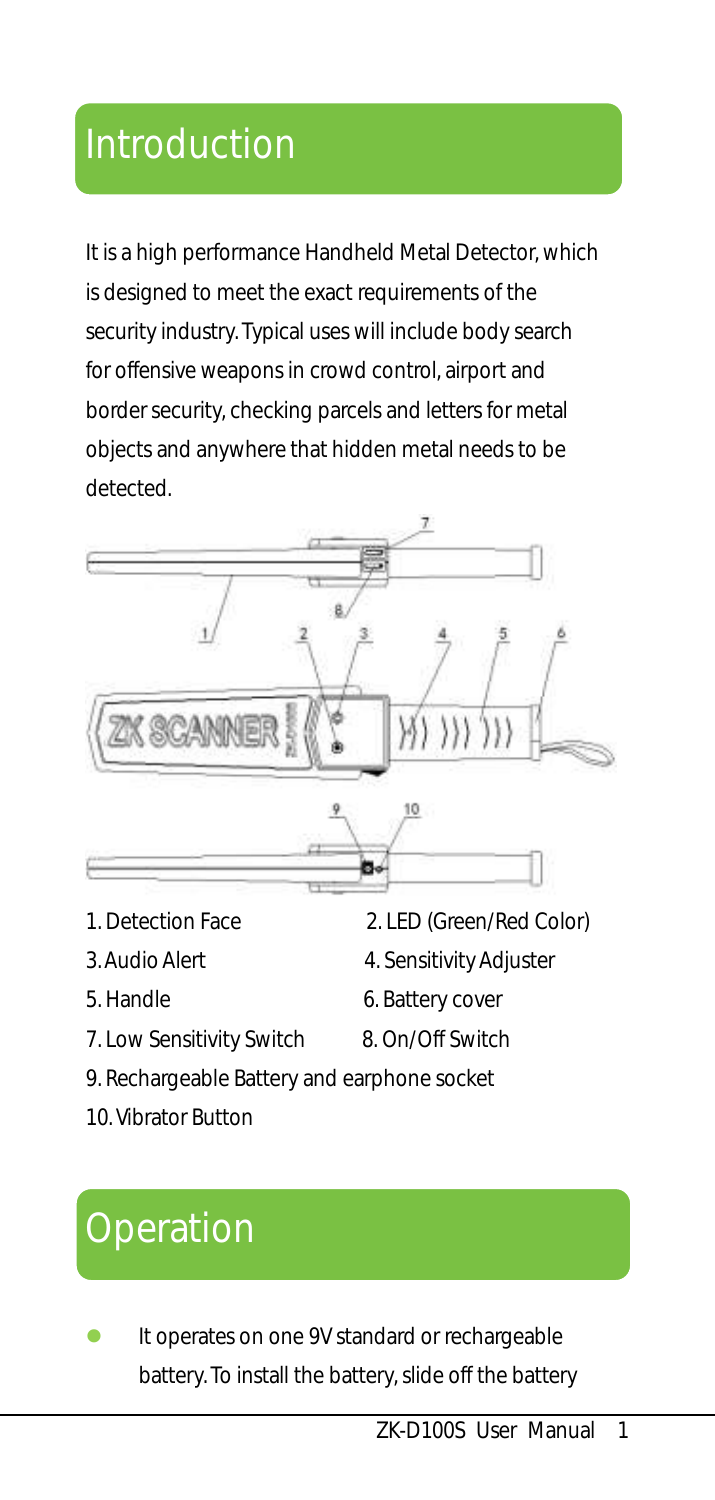cover and place the battery into its compartment while matching the + / - symbols.

- **Power ON**: Turn the unit on by pushing the ON/ OFF switch until it clicks on, the greed LED is lit, the detector is operational.
- **Sensitivity Adjusting:**

**[Increase sensitivity]** Turning the sensitivity adjuster anti-clockwise until the red LED is lit and a constant audio tune is heard. Turn the sensitivity adjuster clockwise until the red LED just goes out and the tone fades (green LED on). The detector is now tuned for optimum sensitivity and depth range.

- Holding the unit with the detection face towards the surface, sweep backwards and forwards continuously at a height of 10-30mm above the area to be scanned.
- The presence of metal will be indicated by the audio warning tone and the red light coming on. If the detector is held still over a metal object the detection signal will automatically reduce. therefore it is important that the unit is continually scanning the surface when it is in use.

#### Performance

The sensitivity of the detector is determined primarily by the size, shape and material of the detected objects. Typical performance figures are given below: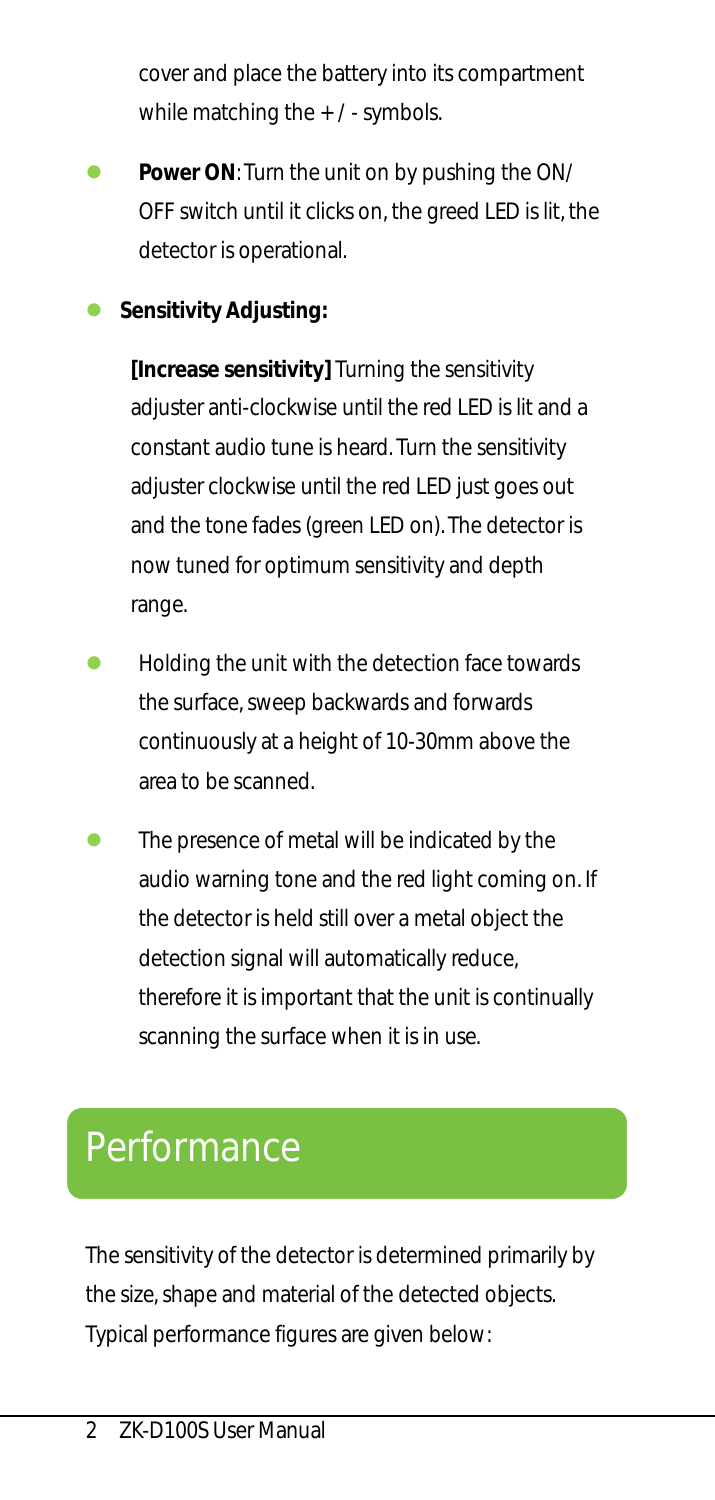**Maximum Detection Range**

| Object              | Low Sensitivity | Optimum Sensitivity |
|---------------------|-----------------|---------------------|
|                     | (CM)            | (CM)                |
| 38 Caliber hand gun | 15              | 20                  |
| Knife               |                 | 15                  |
| Razor Blade         |                 |                     |

#### Low Sensitivity Operation

Press the low sensitivity switch during detection, scanner will then only respond to bigger metal objects such as a gun, knife, etc. And will not respond to small metals such as a coin, key, hatpin, etc. Do not release the low sensitivity switch until you complete low sensitivity detection.

#### Rechargeable Battery Socket

- You may use a 9V rechargeable battery to power the detector.
- It takes four to six hours to fully charge the battery. The battery charger socket is located at the side of the detector.

**Note**: Turn off the detector when charging it.

## Vibrator Button

The detector is equipped with a vibrator button also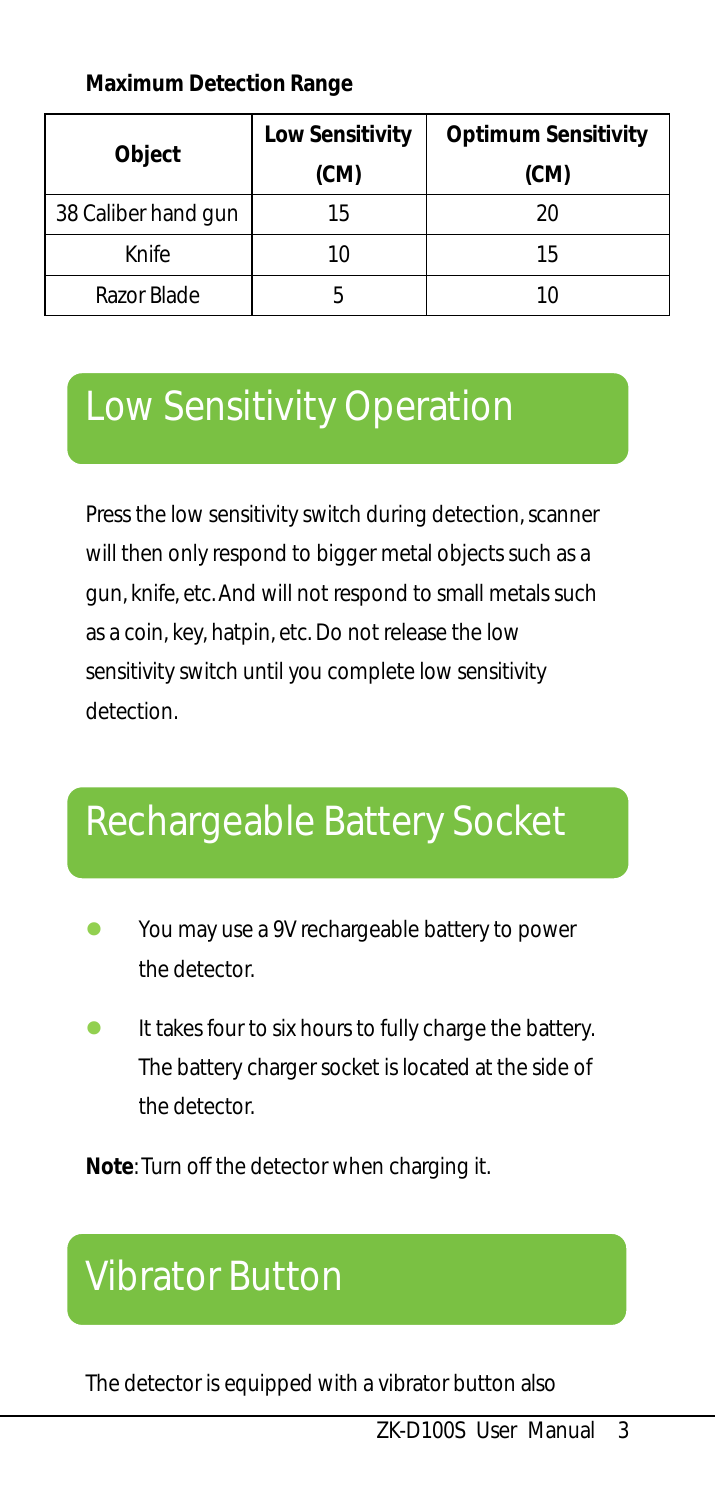located at the side of the detector. Vibration function should be used in noisy work situations or in places where the operator does not wish for the audio tune to be heard in his surrounding area. Press this button, vibrator works; release it, audio tune works.

## Note

- 1. If the unit is not to be used for a certain length of time, it is advisable to remove the battery to avoid battery leakage with could cause serious damage to the detector.
- 2. If the green light goes out completely, or fails to come on, or if the unit is making unfamiliar audio tunes, the unit is unstable and should not be used until the battery is recharged or replaced.
- 3. When not in use, the detector should be stored in a dry warm environment.

## Specification

Power Voltage: 9V Standard or Rechargeable Battery Power: 270mW Operating Current: <50mA Operating Voltage: 7V-9V Operating Temperature: -20 ℃ ~ +55 ℃ Net Weight: 400g Dimensions (mm): 410(L) \* 85(W) \* 45(H) Waterproof: IP31 Alarm Sound (A): ≥75dB